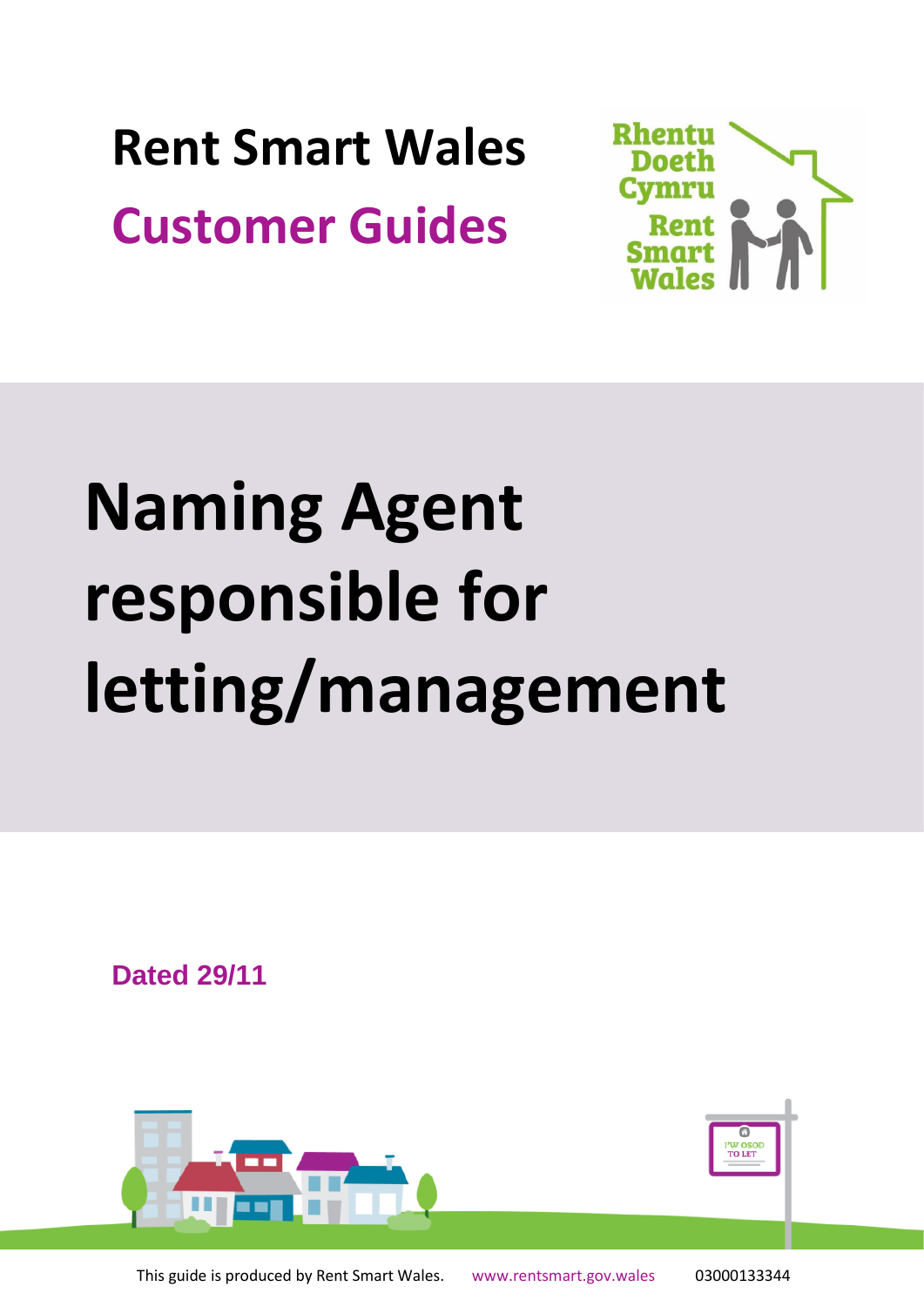**This guide has been created in order to help you successfully connect your agents to your rental properties within our system. There are two sections to this guide. The first will be useful if you have not started a registration as of yet. The second section will be useful if you wish to amend the agent details for any properties you have already registered with Rent Smart Wales, or are adding a new property with an agent to your completed registration.**

## **Contents**

- 1. [Starting a registration and adding a property that is managed or let by an Agent...........](#page-2-0) 3
- 2. [Adding an agent to a property that is already on your registration document](#page-7-0) ................. 8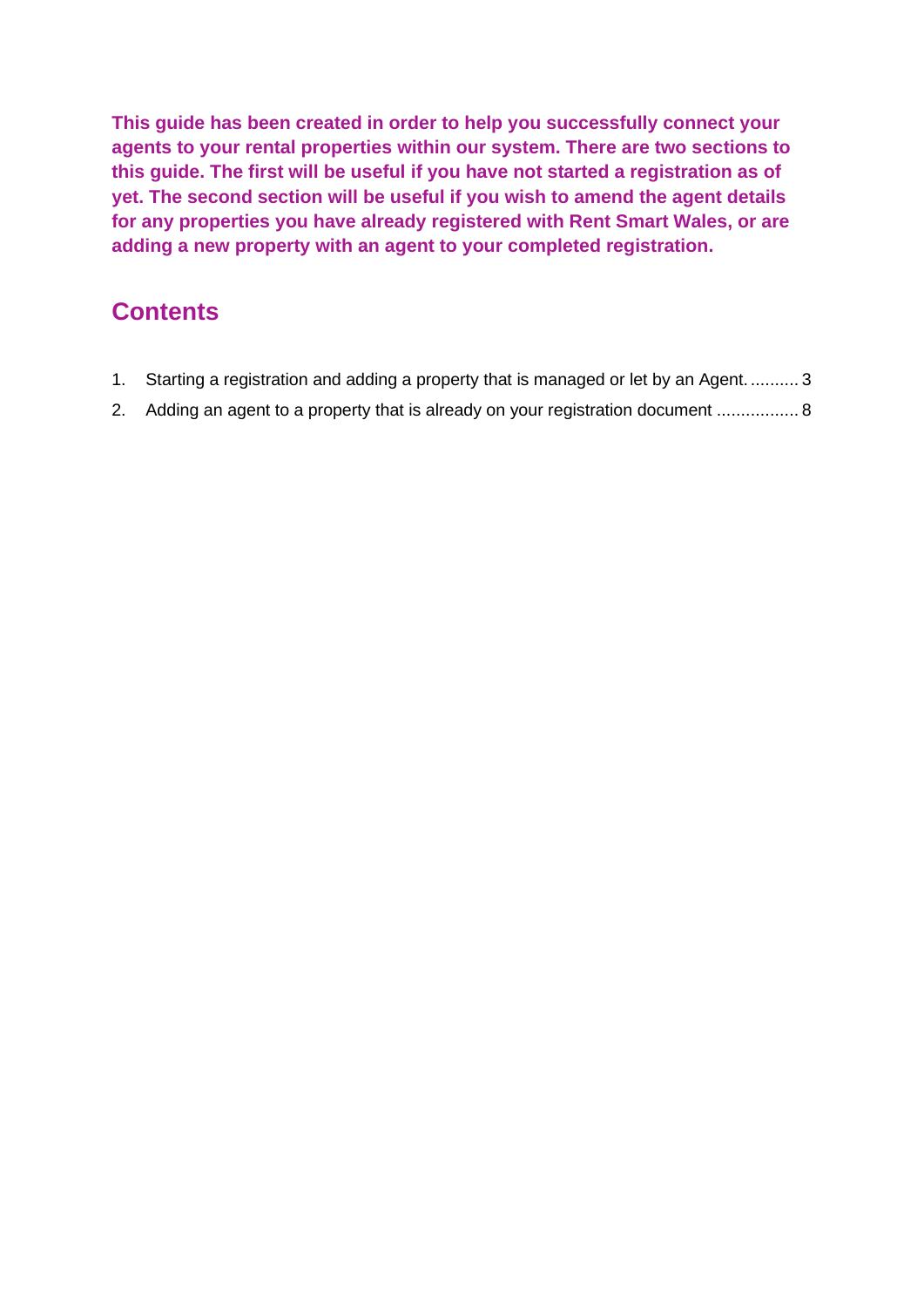#### <span id="page-2-0"></span>**1. Starting a registration and adding a property that is managed or let by an Agent.**

You will start by going to [www.rentsmart.gov.wales.](http://www.rentsmart.gov.wales/) Once you have reached the homepage, you will need to press the "Apply" button on the right hand side of the top menu bar (highlighted by the blue circle on the screenshot below.)

| <b>Rhentu</b><br><b>Doeth</b><br>Cymru<br>Rent<br><b>Smart</b><br><b>Wales</b> |                                                           |                                          |                                               | Sign in<br>Contact us                          |  |                                                   |   |                                             |
|--------------------------------------------------------------------------------|-----------------------------------------------------------|------------------------------------------|-----------------------------------------------|------------------------------------------------|--|---------------------------------------------------|---|---------------------------------------------|
|                                                                                |                                                           | Follow us <b>O G</b>                     |                                               | Search                                         |  |                                                   | Q |                                             |
| Home                                                                           | <b>Check</b><br>register<br>Search the public<br>register | Landlord<br>The law and how to<br>comply | <b>Agents</b><br>The law and how to<br>comply | Tenants<br>Know your rights and<br>obligations |  | About<br><b>Background to Rent</b><br>Smart Wales |   | <b>Apply</b><br>Start the process<br>online |
| Home                                                                           |                                                           |                                          |                                               |                                                |  |                                                   |   |                                             |

Once you have pressed Apply, you will be taken to a screen that will say Sign Up. You will need to fill out the required information, highlighted by an asterisk (\*).

Once you have filled out all the information, you will be required to verify your information by checking your e-mails and clicking the link within the activation e-mail you will receive from us.

**Please note:** This may take a while, and can take up to two hours. If you have not received this e-mail within 2 hours, please let us know by contacting us on 03000133344.



Once you have clicked the link within the e-mail you will be brought to the following page, where you will need to click the "Select" button within the Landlord section:

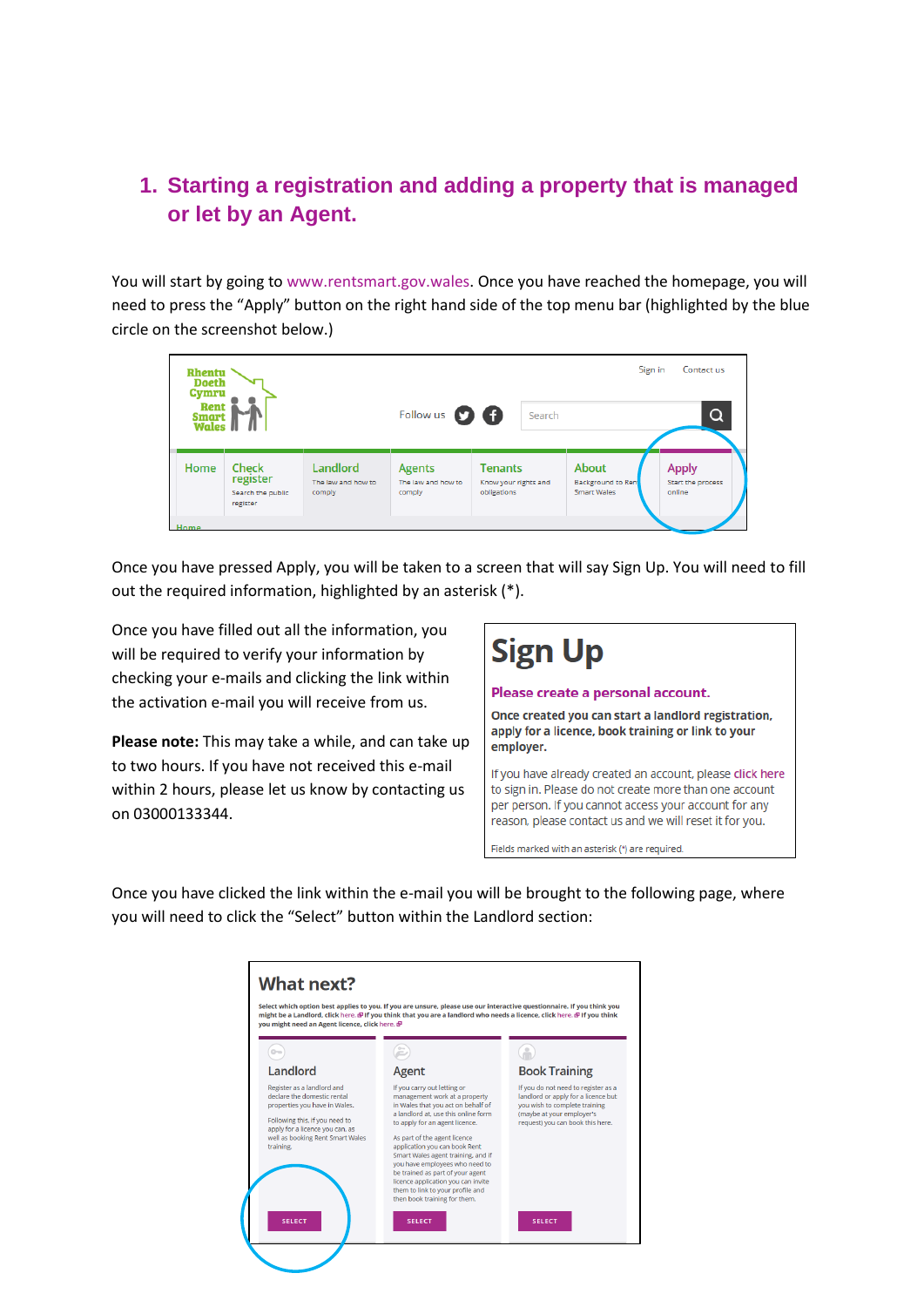On the first page of the registration form, you will need to select what kind of landlord you are. Your choices are:

**Individual**: This applies if you are a landlord that owns properties on your own, as in; there is no other person(s) on the deeds of the property besides yourself.

**Joint Landlord:** This applies if you share the property with one or more people, for example you and your sibling own a property together.

**Corporate body**: This applies if the properties in question are owned in the name of the company, for example you own a company, House Owners Ltd, and they own 4 properties that they let out.

**Trust:** This applies if this property is owned by a Trust.

**Charity:** This applies if the properties in question are owned in the name of a charity.

Please note, this legislation requires the landlord of the rent property in Wales to register it, in most cases this is the owner. However if the owner does not have the power to gain possession of the property back from a tenant then it will be whoever does have the power to take back possession who will need to register it. Also, remember only landlords of properties in Wales let on Assured, Assured Shorthold or Regulated Tenancies need to be registered.

Once you have selected this option, you will need to fill out all the required fields, highlighted by the asterisk. Once you have done this, click next. The system will tell you if you have missed anything that is required.

| The next page you reach will be where you add your rental properties: |
|-----------------------------------------------------------------------|
|-----------------------------------------------------------------------|

| <b>Rental Properties in Wales</b>                                                                                                                                                                                                                               |                    |  |
|-----------------------------------------------------------------------------------------------------------------------------------------------------------------------------------------------------------------------------------------------------------------|--------------------|--|
| Please add your rental properties relevant to this registration. For example if you selected individual<br>landlord, only add properties you are the sole landlord of (you will need to create a separate<br>registration for each arrangement you might have). |                    |  |
| Fields marked with an asterisk (*) are required.                                                                                                                                                                                                                |                    |  |
| <b>Rental Properties in Wales</b>                                                                                                                                                                                                                               |                    |  |
|                                                                                                                                                                                                                                                                 | ර Refresh<br>同     |  |
| Landlord<br>Reference Address<br><b>Name</b>                                                                                                                                                                                                                    | Record<br>Complete |  |
| No records to display.                                                                                                                                                                                                                                          |                    |  |
|                                                                                                                                                                                                                                                                 |                    |  |
| <b>ADD PROPERTY</b><br><b>IMPORT PROPERTIES</b>                                                                                                                                                                                                                 |                    |  |
|                                                                                                                                                                                                                                                                 |                    |  |

To begin adding properties, simply click the add property button, highlighted in the picture above with the blue circle.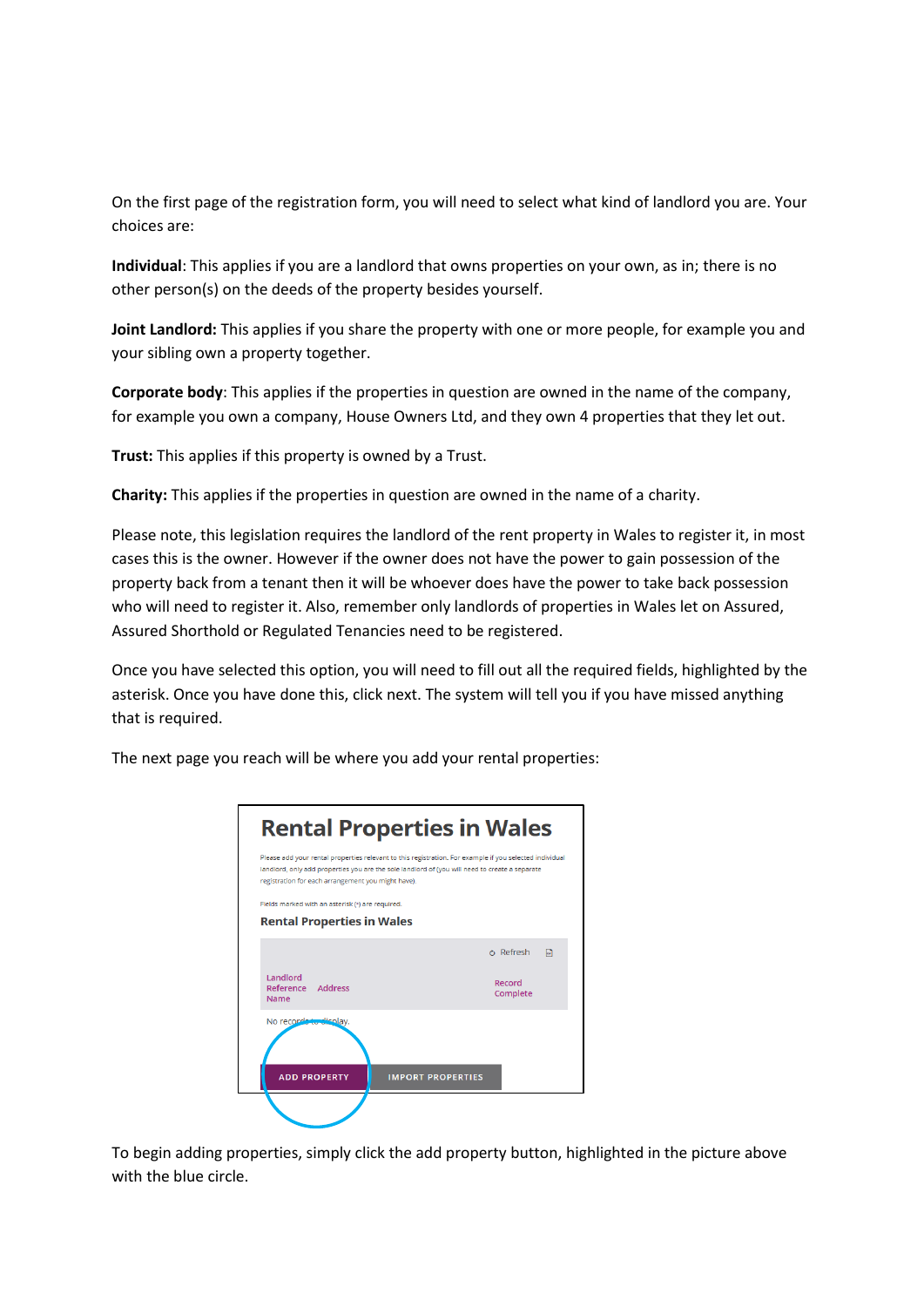You will then need to fill out the information regarding the relevant rental property that you are responsible for. Once you have filled out the basic information of the property, you will be greeted by the following questions:

|           | Do you carry out letting or management activities at this rental property? *                                                                         |  |
|-----------|------------------------------------------------------------------------------------------------------------------------------------------------------|--|
| No        | Yes                                                                                                                                                  |  |
|           |                                                                                                                                                      |  |
| property? | Do you instruct an agent (individual person or company) or local authority<br>letting agency to do letting or management work on your behalf at this |  |

If you do not carry out any day to day letting/management activities at the property you are registering, you will need to click **"No"** to the first question and **"Yes"** to the second. The system will then present you with more questions:

| Is a local authority letting and/or managing this property on your behalf? * |
|------------------------------------------------------------------------------|
| $\bullet$ No $\circ$ Yes                                                     |

Unless a council in Wales is your agent, you will need to select **"No"**. Then more options will pop up below:

| <b>FIND YOUR AGENT</b>                                                                |  |
|---------------------------------------------------------------------------------------|--|
| <b>MANUALLY ADD AGENT DETAILS</b>                                                     |  |
| <b>Agent Name</b>                                                                     |  |
| Is the agent/local authority responsible for letting activities at this property?*    |  |
| No<br>Yes                                                                             |  |
| Is the agent/local authority responsible for managing activities at this<br>property? |  |
| Yes<br>No                                                                             |  |

Begin by pressing the **"Find Your Agent"** button.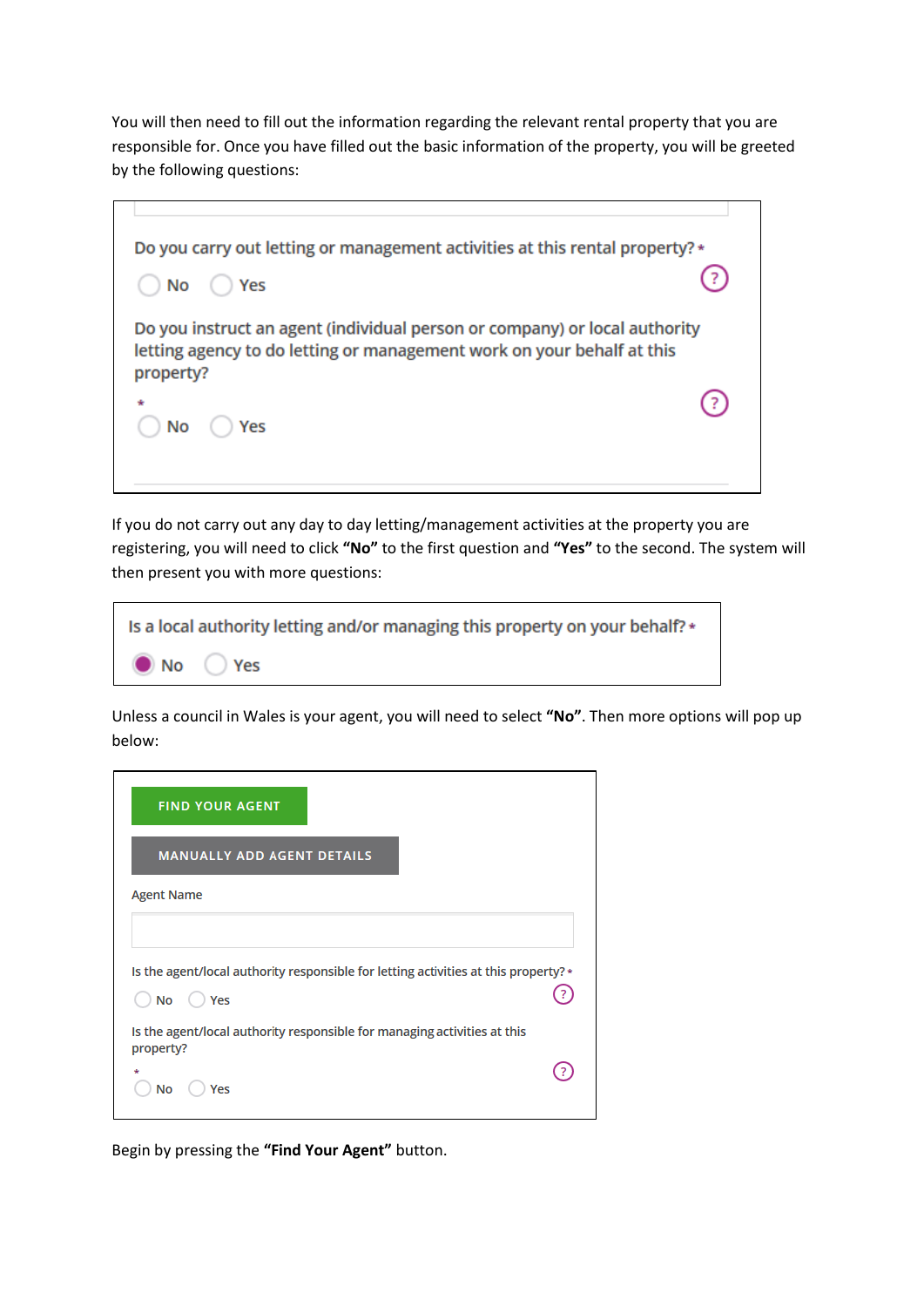Once you have pressed the "Find your agent" button, you will see the following pop up:

| Search                            |               |  |
|-----------------------------------|---------------|--|
| Enter Licence or reference number |               |  |
|                                   |               |  |
| Name                              |               |  |
|                                   |               |  |
|                                   |               |  |
|                                   |               |  |
| <b>SEARCH</b>                     | <b>CANCEL</b> |  |
|                                   |               |  |
|                                   |               |  |

It is vital that you select the correct agent here. We advise that you ensure you have the correct, official company name of your agent. For example, you will see in the example below that even though you may know your agent as one name, they may be trading as something else. It is really important that the information you have is correct to the best of your knowledge, as this can cause future implications for both yourself and your agent.

**If you are unsure of the official company name, it may be useful to contact your agent and verify this with them, explaining that you are trying to connect them to your property on Rent Smart Wales. It may be useful to ask them for their Agent reference number, which begins with #A2, as this can make the process much easier.**

**Also, we suggest doing a broad search on name e.g. Keylet and no more in order to find the correct result.**

| Name                                                   |               |
|--------------------------------------------------------|---------------|
| Cardiff Property Lettings Limited (T/A Keylet Cathays) | <b>SELECT</b> |
| Luxury Lets Limited (T/A Keylet Cardiff Bay)           | <b>SELECT</b> |

Once you have found your agent, you will need to click the green "Select" button. This will then attach the agent to the property in question.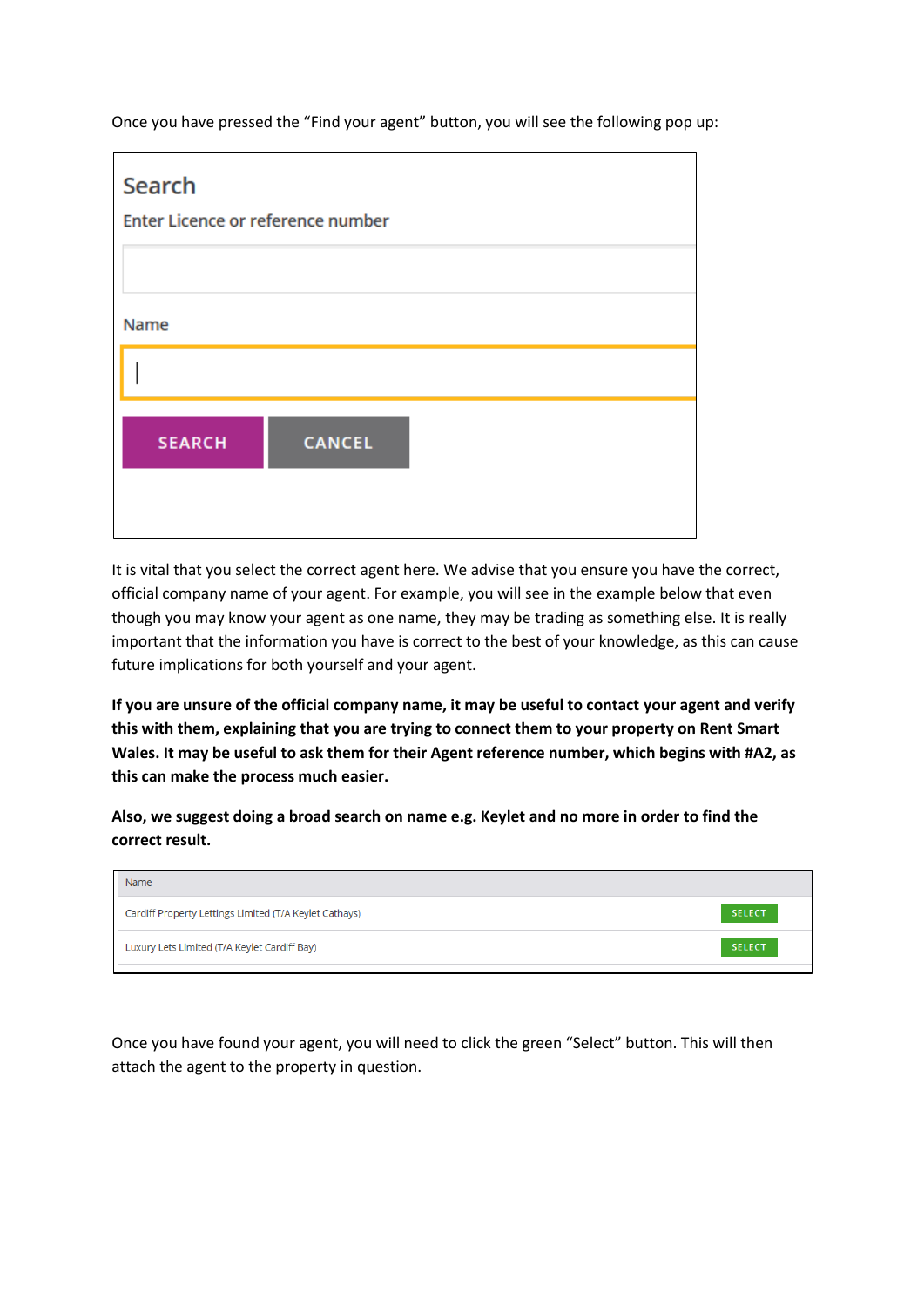You will then need to fill out the last two questions:

| Is the agent/local authority responsible for letting activities at this property?*<br>$()$ No $()$ Yes |  |
|--------------------------------------------------------------------------------------------------------|--|
| Is the agent/local authority responsible for managing activities at this<br>property?<br>÷<br>No Yes   |  |

You will need to read the questions carefully and answer them correctly in order to avoid any information being incorrect. If you are unsure what the question is asking, click the pink "?" to read more. Once you have done this, if you have any other properties to add, you will need to click the **"Add Another"** button. If not, simply click **"Add Property and Continue".**

ADD PROPERTY AND CONTINUE

**ADD ANOTHER** 

You will then need to continue your registration by completing any further sections and by paying the online registration fee of £33.50.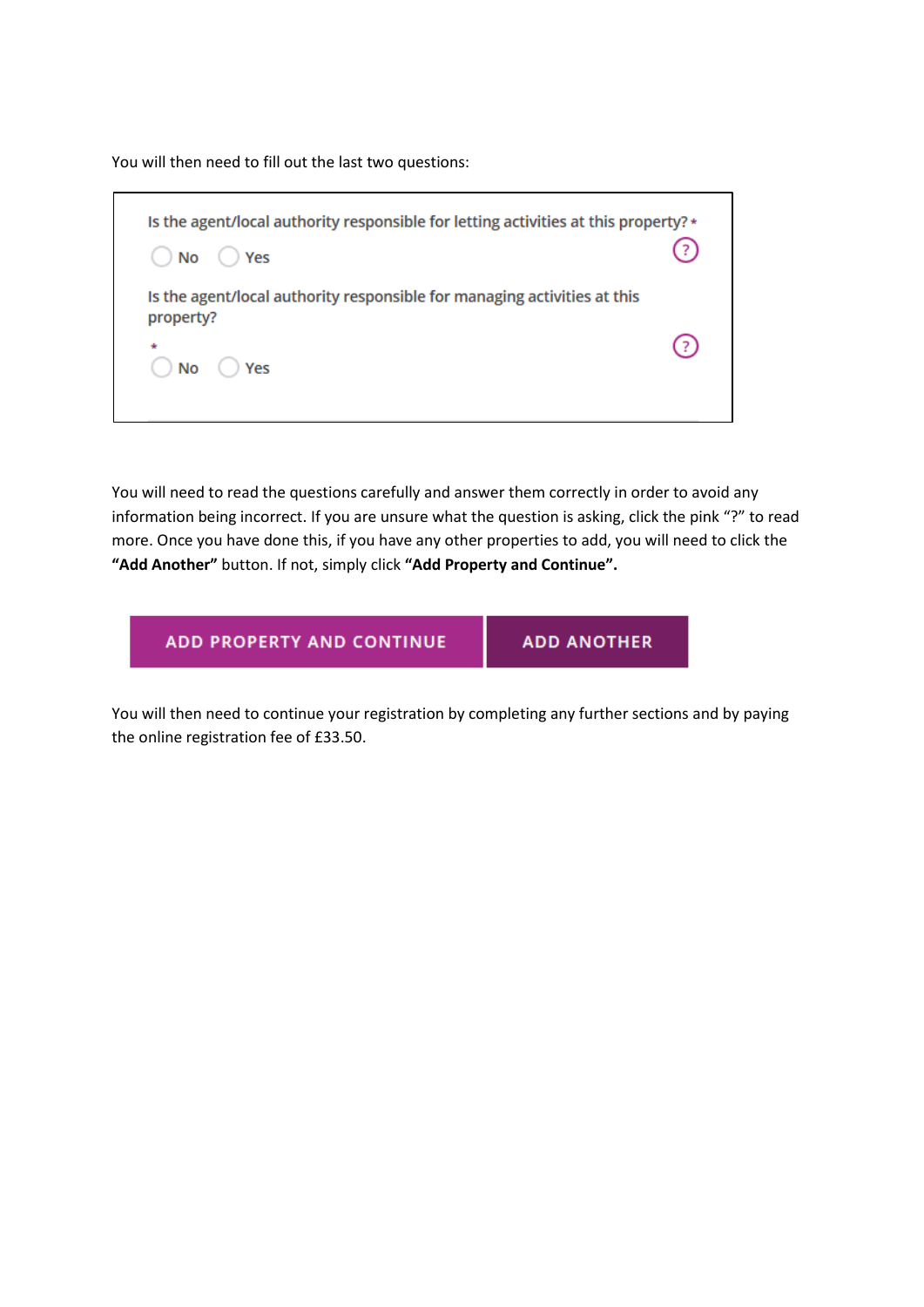### <span id="page-7-0"></span>**2. Adding an agent to a property that is already on your registration document/adding another property to completed registration with an agent**

If you have a property that you have already added to your registration, but you have added the wrong agent or need to add an agent due to a change in circumstances, this is the process you will need to follow.

You will first need to go to the Rent Smart Wales website and sign in. Once you have signed in, scroll down and click "Manage Landlord". You will then be taken to your Landlord profile. From here, you will need to click "Registered Properties" on the left hand side of the screen:



You will then be taken to a list of your registered properties.

#### **To add a new property click "Add property", seen at the bottom of the page. You will then need to go through the process just as you did when adding your first property.**

In order to edit one of the properties already part of your registration to add an agent to it, you will need to click the little yellow pencil next to the relevant property address.

|                                      | <b>Rental Properties in Wales</b>                                                                                    |                    |   |
|--------------------------------------|----------------------------------------------------------------------------------------------------------------------|--------------------|---|
|                                      |                                                                                                                      | ♂ Refresh          | ⊶ |
| Landlord<br>Reference<br><b>Name</b> | <b>Address</b>                                                                                                       | Record<br>Complete |   |
| Cardiff<br>Council                   | CARDIFF COUNCIL/CARDIFF COMMUNITIES FIRST.<br>WILLCOX HOUSE, DUNLEAVY DRIVE,<br><b>GRANGETOWN, CARDIFF, CF11 0BA</b> |                    |   |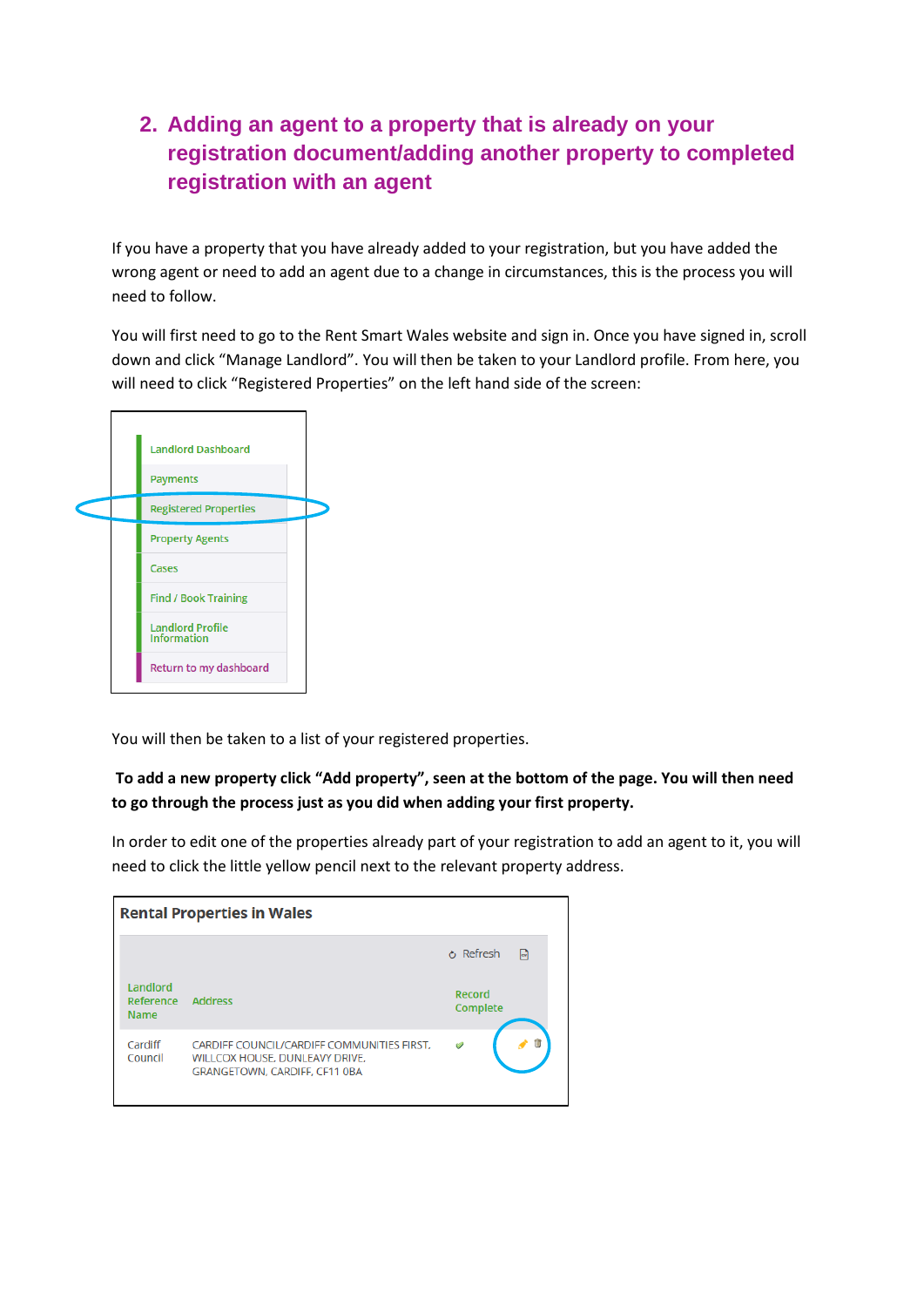You will then be taken to the following screen, where you will need to scroll down and click add agent.



You will then be taken to this screen:

| <b>Invite agent</b>                                                                                                                                                                          |
|----------------------------------------------------------------------------------------------------------------------------------------------------------------------------------------------|
| This form allows you to add any agents that are responsible for letting and/or managing<br>the selected property.<br>Fields marked with an asterisk (*) are required.<br><b>Invite Agent</b> |
| Is a local authority letting and/or managing this property on your behalf? $*$                                                                                                               |
| No<br>Yes                                                                                                                                                                                    |
| Is the agent/local authority responsible for letting activities at this property? $\star$                                                                                                    |
| No<br>Yes                                                                                                                                                                                    |
| Is the agent/local authority responsible for managing activities at this property? $*$                                                                                                       |
| No<br>Yes                                                                                                                                                                                    |
| <b>ADD</b><br><b>CANCEL</b>                                                                                                                                                                  |

The first answer will be "**No**" unless you are aware that your property is being let and/or managed by a Local Authority on your behalf.

Once you have clicked "**No**" the following buttons will appear:

| <b>FIND YOUR AGENT</b> | <b>MANUALLY ADD AGENT DETAILS</b> |
|------------------------|-----------------------------------|
| <b>Agent Reference</b> |                                   |
|                        |                                   |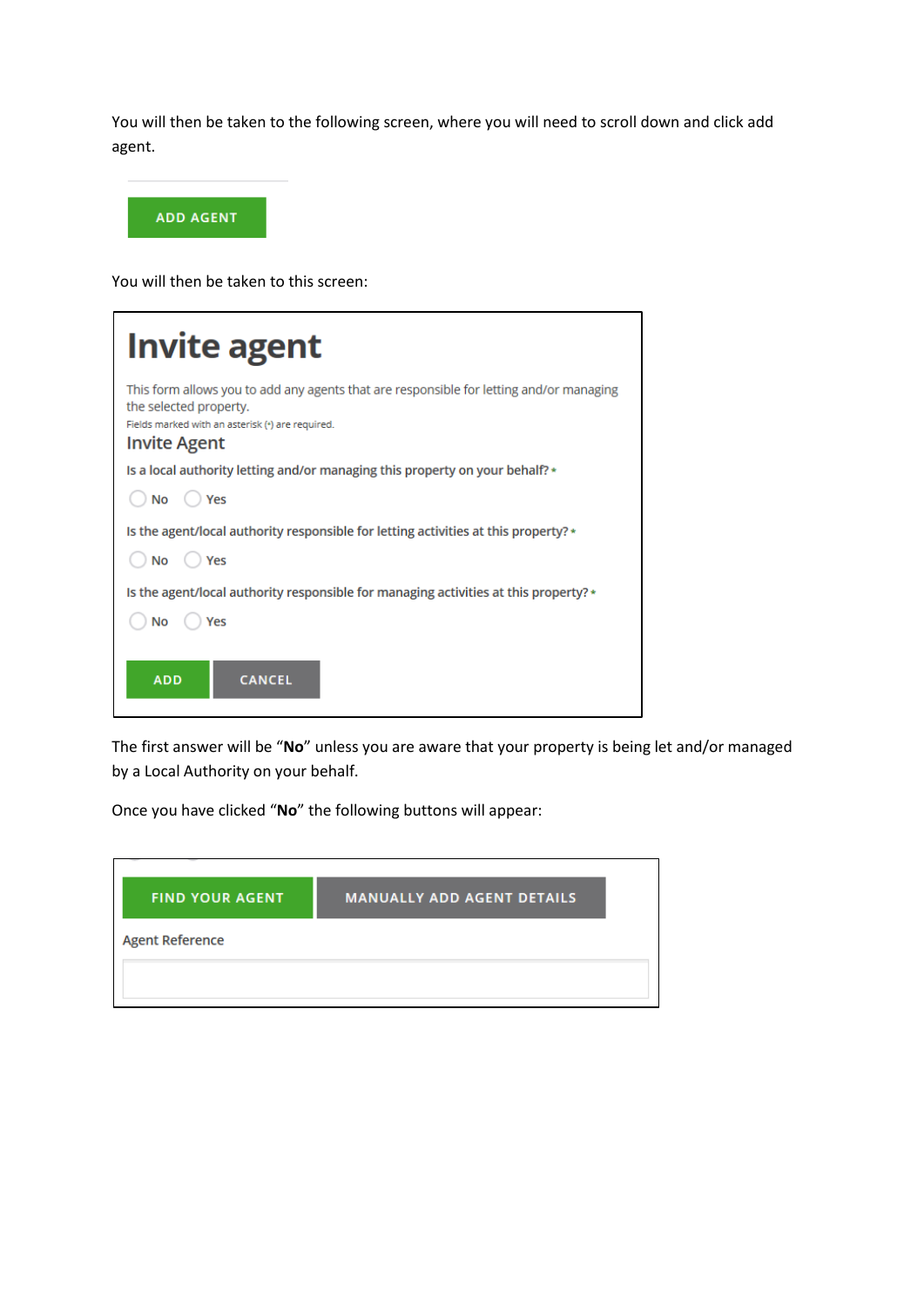Once you have pressed the "Find your agent" button, you will see the following pop up:

| Search<br>Enter Licence or reference number |               |  |  |  |  |
|---------------------------------------------|---------------|--|--|--|--|
| Name                                        |               |  |  |  |  |
|                                             |               |  |  |  |  |
| <b>SEARCH</b>                               | <b>CANCEL</b> |  |  |  |  |
|                                             |               |  |  |  |  |

It is vital that you select the correct agent here. We advise that you ensure you have the correct, official company name of your agent. For example, you will see in the example below that even though you may know your agent as one name, they may be trading as something else. It is really important that the information you have is correct to the best of your knowledge, as this can cause future implications for both yourself and your agent.

**If you are unsure of the official company name, it may be useful to contact your agent and verify this with them, explaining that you are trying to connect them to your property on Rent Smart Wales. It may be useful to ask them for their Agent reference number, which begins with #A2, as this can make the process much easier.**

**We suggest doing a broad search on name e.g. Keylet and no more in order to find the correct result.**

If you have the Agent reference number, rather than pressing **"Find your agent"**, simply enter the Agent reference in the Agent Reference box: